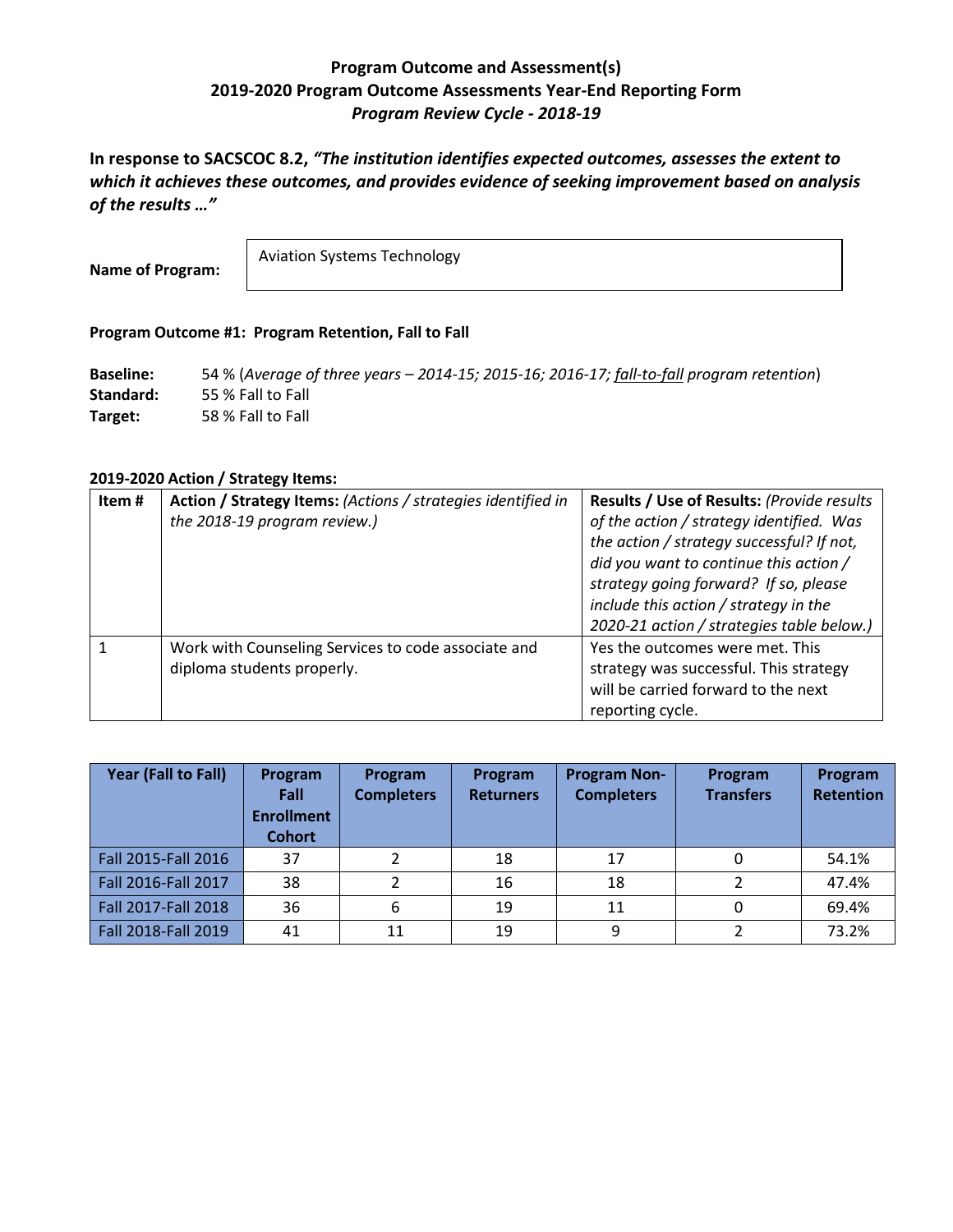

**Provide narrative for analysis of program retention data** *(Based on the data, provide a narrative of your analysis of fall to fall retention. Indicate factors that may have affected your retention. State any changes you plan to address for next year that may affect retention.)*

Based on the data collected, the retention rates seem to be increasing. This is in part to students being coded into the correct program (diploma vs degree) Also, the use of self service has helped advisors keep student on track to graduate. This will be added to the strategies for 20-21.

**Provide narrative for analysis of program retention standard/target** *(As a result of the data analysis, indicate changes to the standard or target. Did you meet your standard/target? If you met your standard/target, what percentage would you like to increase your standard/target?)* 

The standard and target were met this cycle. We do not wish to increase the standard or target this reporting cycle.

# **2020-2021 Action / Strategy Items:**

| Item          | Action / Strategy Items (Identify action<br>items as a result of your program<br>outcome assessment.) | <b>Target Date (Identify</b><br>your projected target<br>date for completion<br>of action items.) | <b>Assessment of Action Items (State the</b><br>method of assessment; how you plan to<br>evaluate/assess the results of the<br>action items.)         |
|---------------|-------------------------------------------------------------------------------------------------------|---------------------------------------------------------------------------------------------------|-------------------------------------------------------------------------------------------------------------------------------------------------------|
|               | Work with Counseling Services to code<br>associate and diploma students<br>properly.                  | <b>Fall 2021</b>                                                                                  | By making sure students are being<br>placed into the correct program code<br>(diploma vs certificate) retention rates<br>should continue to increase. |
| $\mathcal{P}$ | Advisors will continue to use self service<br>to help advise and track student<br>progress.           | <b>Fall 2021</b>                                                                                  | Using self service will help advisors<br>keep students on track to graduate and<br>retention rates should increase.                                   |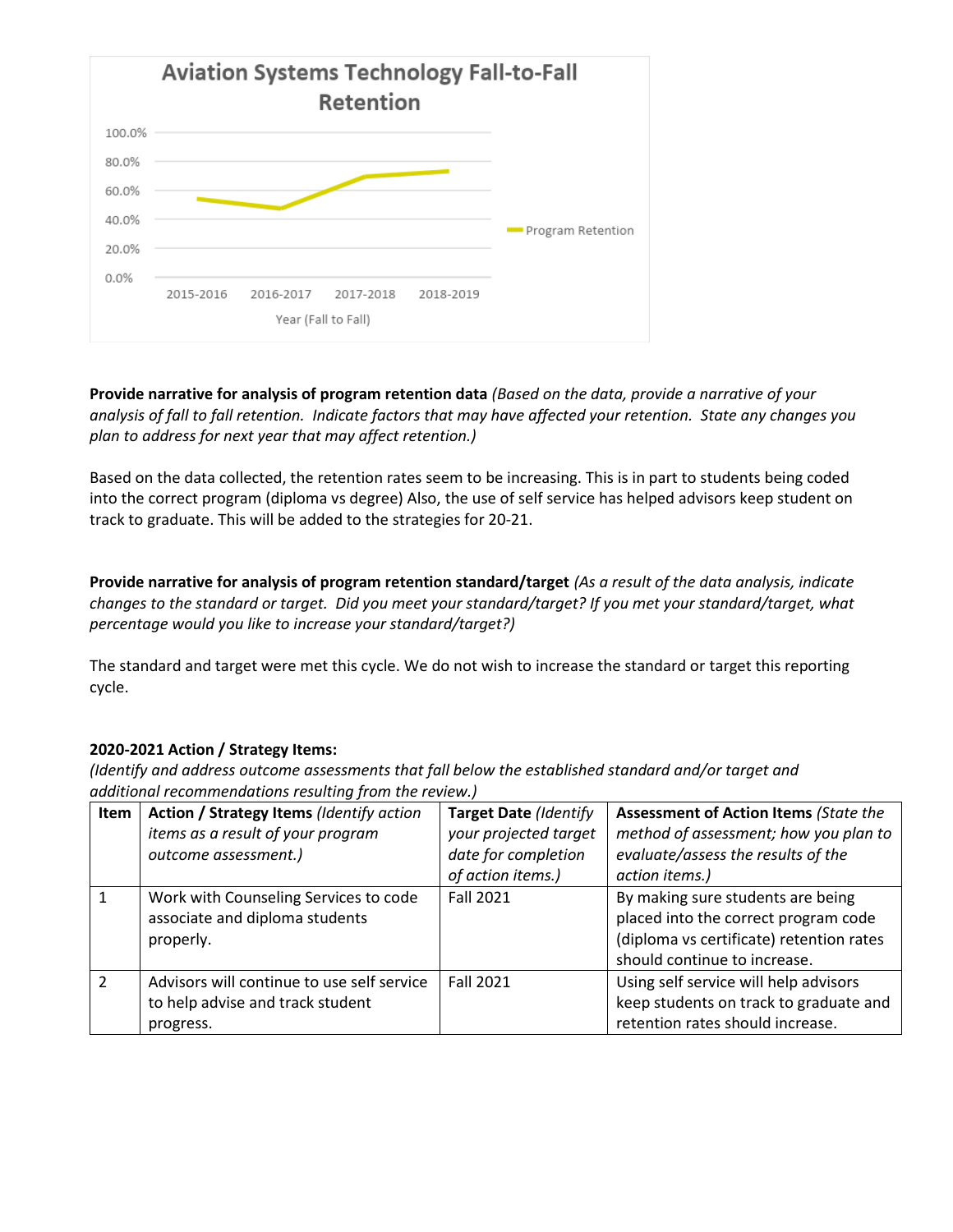# **Program Outcome #2: Completions (Graduation) (***unduplicated***) (Summer, Fall, Spring)**

**Baseline:** 11 # (*Average of three years – 2015-16; 2016-17; 2017-18*) **Standard:** 12 # **Target:** 13 #

# **2019-2020 Action / Strategy Items:**

| Item# | Action / Strategy Items: (Actions / strategies identified in | <b>Results / Use of Results: (Provide results)</b> |
|-------|--------------------------------------------------------------|----------------------------------------------------|
|       | the 2018-19 program review.)                                 | of the action / strategy identified. Was           |
|       |                                                              | the action / strategy successful? If not,          |
|       |                                                              | did you want to continue this action /             |
|       |                                                              | strategy going forward? If so, please              |
|       |                                                              | include this action / strategy in the              |
|       |                                                              | 2020-21 action / strategies table below.)          |
|       | Work with Counseling Services to code associate and          | The data does not indicate this strategy           |
|       | diploma students properly.                                   | was successful. This item will not be              |
|       |                                                              | continued for completion rates.                    |

| Number of Completers (unduplicated) – Graduation Year – Summer, Fall, Spring |       |  |  |  |  |  |
|------------------------------------------------------------------------------|-------|--|--|--|--|--|
| <b>Graduation Year</b>                                                       | Total |  |  |  |  |  |
| 2015-2016                                                                    | 12    |  |  |  |  |  |
| 2016-2017                                                                    |       |  |  |  |  |  |
| 2017-2018                                                                    |       |  |  |  |  |  |
| 2018-2019                                                                    |       |  |  |  |  |  |

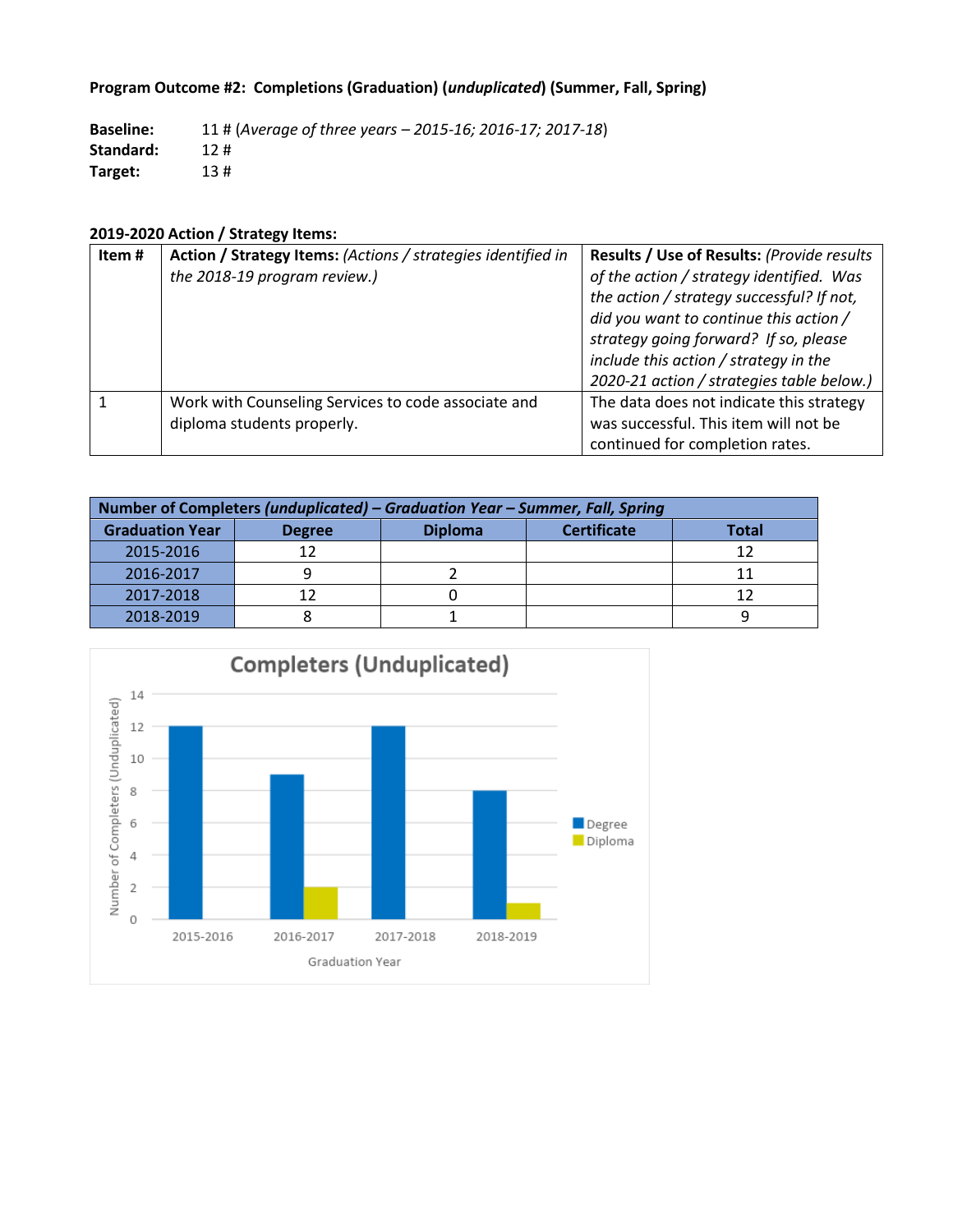**Provide narrative for analysis of completion data** *(Based on the data, provide a narrative of your analysis of completions. Indicate factors that may have affected your completions. How might you increase the number of completers in your program?)*

Based on the data indicated, the standard nor target was met. While making sure students are in the correct program code helps with retention, it may not help in making sure a student graduates. Advising methods will need to be looked at. The use of self service will help the advisor keep the student on track to graduate.

**Provide narrative for analysis of completion standard/target** *(As a result of the data analysis, indicate changes to the standard or target. Did you meet your standard/target? If you met your standard/target, what percentage would you like to increase your standard/target?)* 

The standard nor target was met. We do not wish to change the standard or target at this time.

## **2020-2021 Action / Strategy Items:**

| Item | Action / Strategy Items (Identify action | <b>Target Date (Identify</b> | <b>Assessment of Action Items (State the</b> |
|------|------------------------------------------|------------------------------|----------------------------------------------|
|      | items as a result of your program        | your projected target        | method of assessment; how you plan to        |
|      | outcome assessment.)                     | date for completion          | evaluate/assess the results of the           |
|      |                                          | of action items.)            | action items.)                               |
|      | Advisors will use self service to help   | <b>Fall 2021</b>             | The use of self service and better           |
|      | advise and track student progress to     |                              | advising methods should lead to an           |
|      | help make sure they graduate.            |                              | increase in completion rates.                |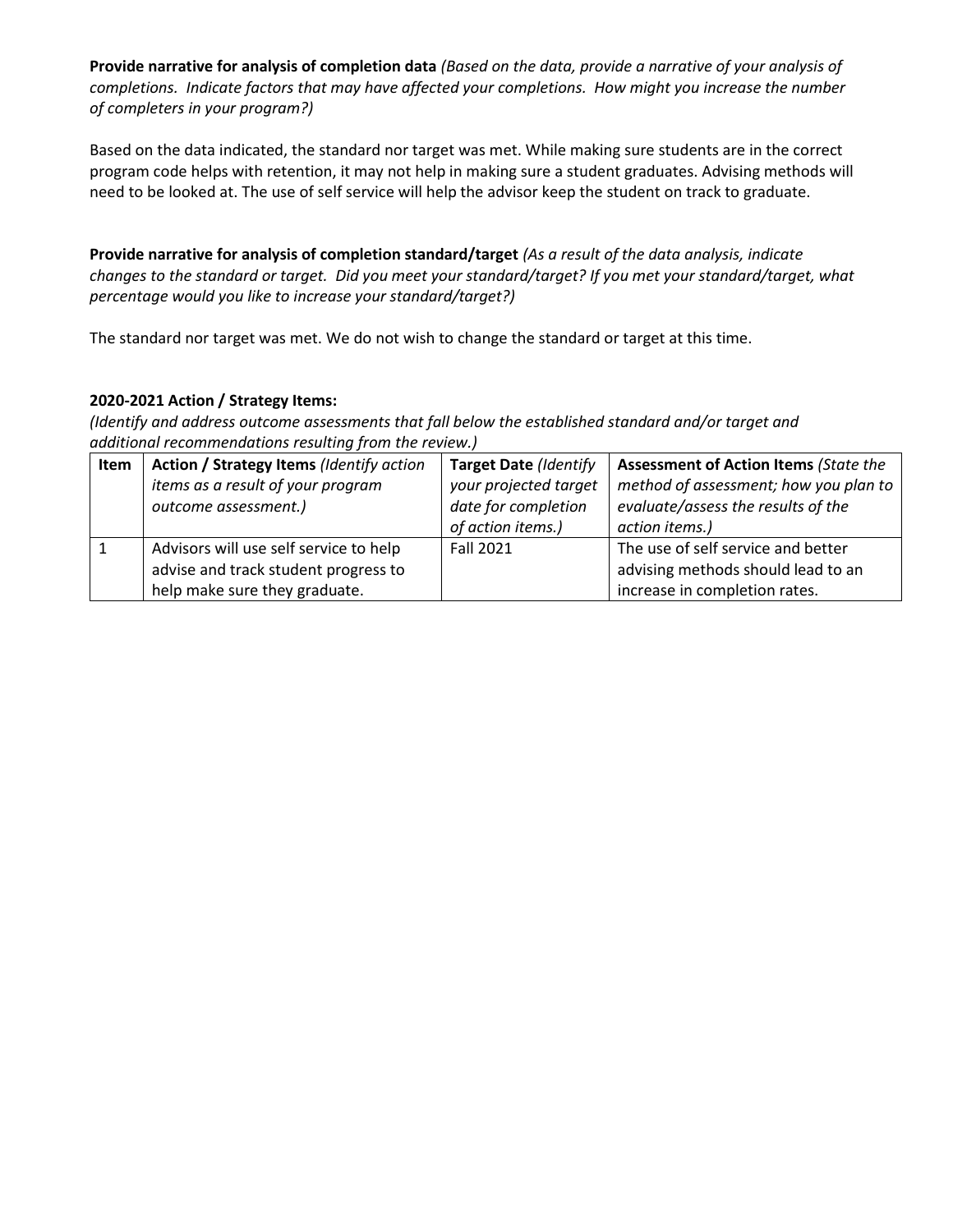### **Program Outcome #3: Job Placement / Employment**

| <b>Baseline:</b> | 2 # (Average of three years $-$ 2015-16; 2016-17; 2017-18 employed/more education) |
|------------------|------------------------------------------------------------------------------------|
| Standard:        |                                                                                    |
| Target:          | 4#                                                                                 |

#### **2019-2020 Action / Strategy Items:**

| Item# | Action / Strategy Items: (Actions / strategies identified in | Results / Use of Results: (Provide results |
|-------|--------------------------------------------------------------|--------------------------------------------|
|       | the 2018-19 program review.)                                 | of the action / strategy identified. Was   |
|       |                                                              | the action / strategy successful? If not,  |
|       |                                                              | did you want to continue this action /     |
|       |                                                              | strategy going forward? If so, please      |
|       |                                                              | include this action / strategy in the      |
|       |                                                              | 2020-21 action / strategies table below.)  |
|       | Maintain an internal mechanism for tracking graduates'       | 9 Students graduated and 7 were still      |
|       | employment. Tracking database begins with 2020               | employed within a year of graduation.      |
|       | graduates (2019SU, 2019FA, and 2020SP).                      | Instructors maintained contact with        |
|       |                                                              | student after graduation to track          |
|       |                                                              | employment status. This strategy was       |
|       |                                                              | successful.                                |

| <b>Employment Demand</b> |                  |                             |                                                               |                                                                                                                                                                   |                |                       |  |
|--------------------------|------------------|-----------------------------|---------------------------------------------------------------|-------------------------------------------------------------------------------------------------------------------------------------------------------------------|----------------|-----------------------|--|
| Year                     | <b>Graduates</b> | # Employed<br>(within 1 Yr) | # Seeking<br><b>More</b><br><b>Education</b><br>(within 1 Yr) | % Employed<br>& Seeking<br><b>More</b><br><b>Education</b><br>(add#<br>employed<br>and #<br>seeking<br>more<br>education<br>and divide<br>by # $of$<br>graduates) | <b>Unknown</b> | <b>Other/Comments</b> |  |
| 2015-16                  | 12               | 0                           | 3                                                             | 25%                                                                                                                                                               | 9              |                       |  |
| 2016-17                  | 11               | 3                           | $\overline{2}$                                                | 45%                                                                                                                                                               | 6              |                       |  |
| 2017-18                  | 12               | 2                           | 0                                                             | 17%                                                                                                                                                               | 10             |                       |  |
| 2018-19                  | 9                | 7                           | $\mathbf{1}$                                                  | 88                                                                                                                                                                | 2              |                       |  |

**Provide narrative for analysis of job placement/employment data** *(Based on the data, provide a narrative of your analysis of job placement / employment. Indicate factors that may have affected job placement / employment. How can your program promote higher employment of students in the field?)*

With limited positions available in the immediate Wayne County area, labor market data has been looked at for the entire state. There are jobs available and instructors are working to make contact with these companies. Having contacts with these businesses that are hiring will help increase the employment of our students.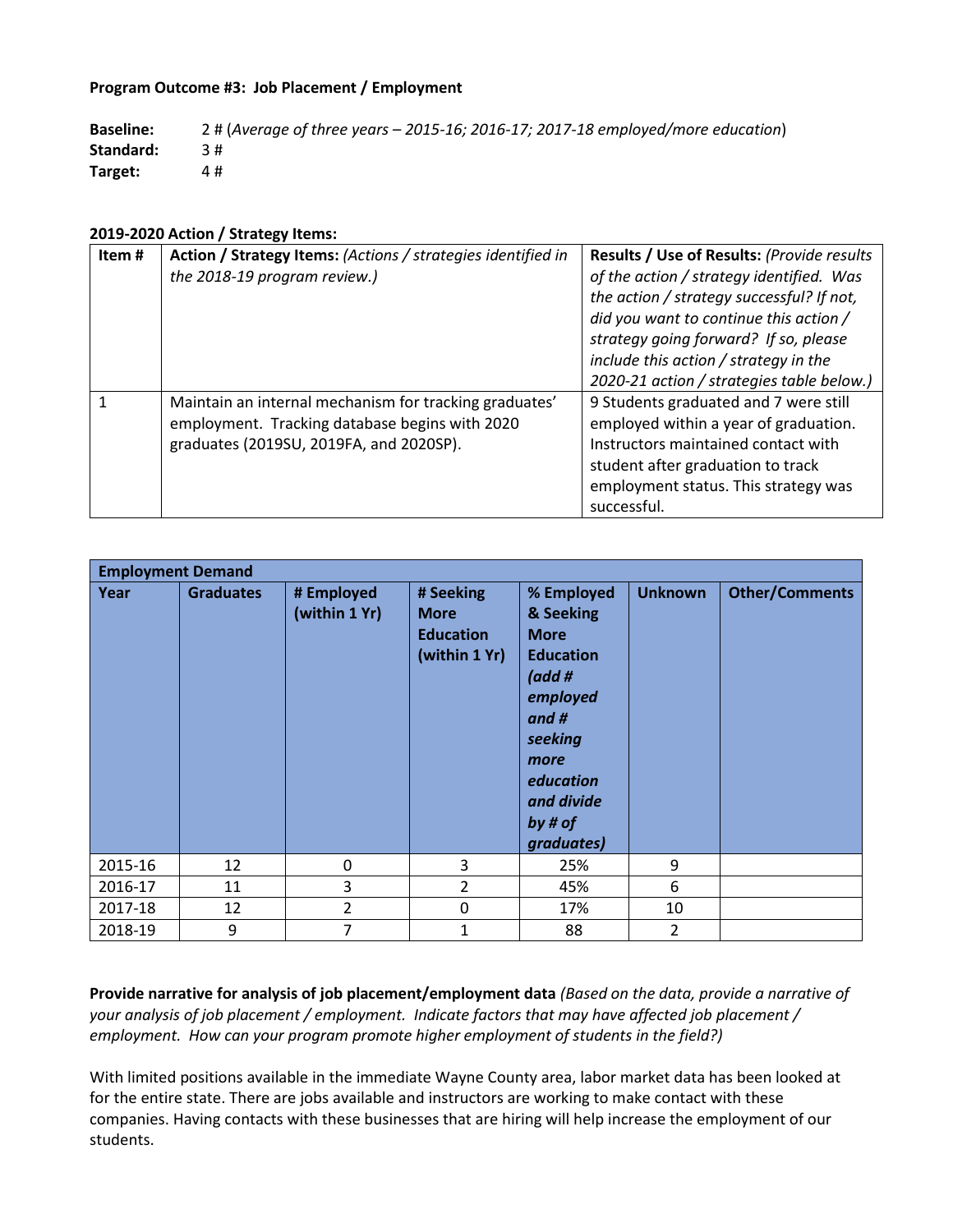**Provide narrative for analysis of job placement/employment standard/target** *(As a result of the data analysis, indicate changes to the standard or target. Did you meet your standard/target? If you met your standard/target, what percentage would you like to increase your standard/target?)* 

We would not like to change the standard or target.

# **2020-2021 Action / Strategy Items:**

| Item | Action / Strategy Items (Identify action<br>items as a result of your program<br>outcome assessment.)                                                    | <b>Target Date (Identify</b><br>your projected target<br>date for completion<br>of action items.) | <b>Assessment of Action Items (State the</b><br>method of assessment; how you plan to<br>evaluate/assess the results of the<br>action items.) |
|------|----------------------------------------------------------------------------------------------------------------------------------------------------------|---------------------------------------------------------------------------------------------------|-----------------------------------------------------------------------------------------------------------------------------------------------|
|      | Maintain an internal mechanism for<br>tracking graduates' employment.<br>Tracking database begins with 2020<br>graduates (2019SU, 2019FA, and<br>2020SP) | <b>Fall 2021</b>                                                                                  | By tracking the number of students<br>employed at graduation, we expect to<br>see higher employment rates.                                    |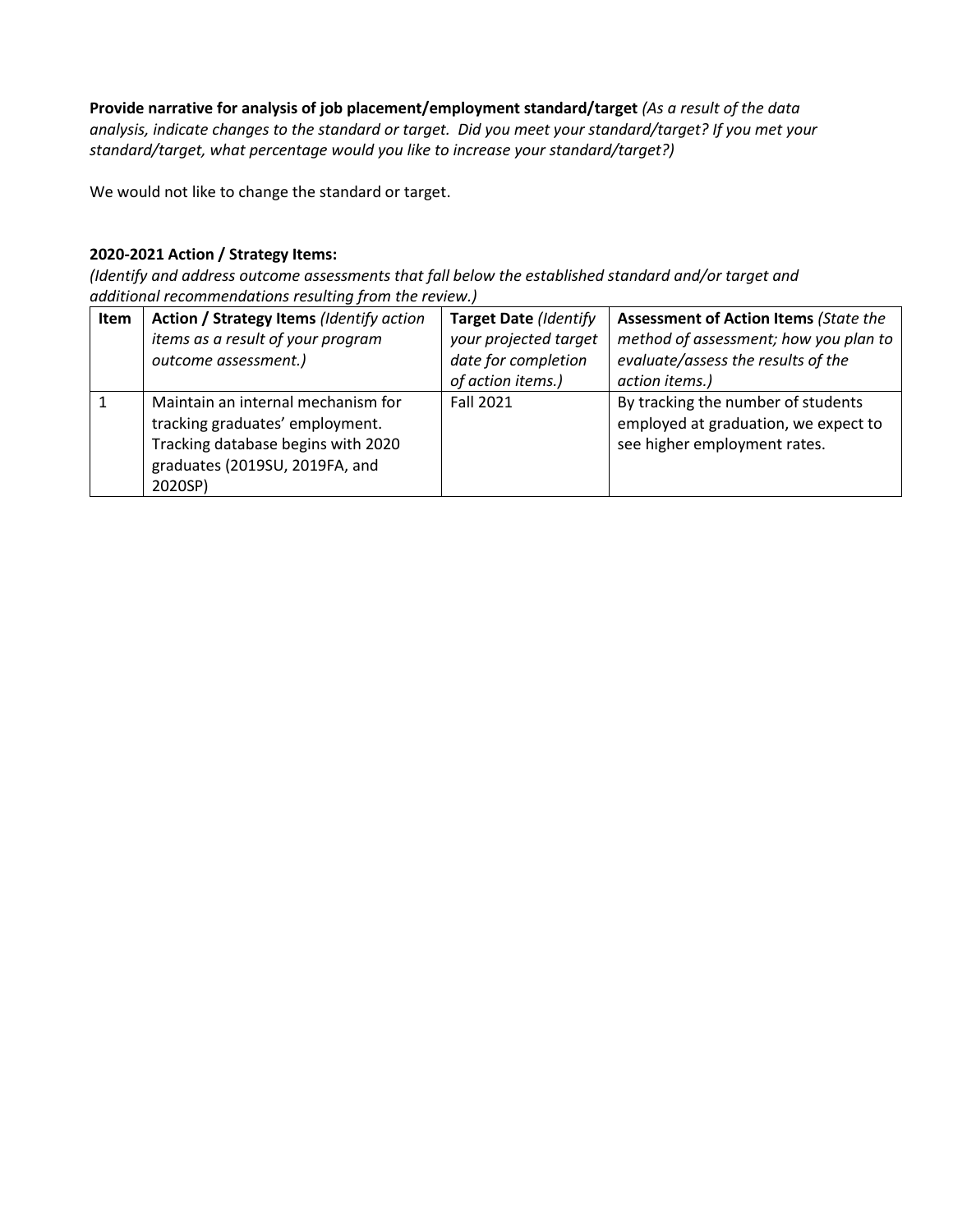### **Program Outcome #4: Licensure and Certification Passing Rates (if applicable) Not applicable.**

**Baseline:** N/A % (*Average of three years – identify last three licensure years*) **Standard:** N/A % **Target:** N/A %

#### **2019-2020 Action / Strategy Items:**

| Item# | Action / Strategy Items: (Actions / strategies identified in | <b>Results / Use of Results: (Provide results)</b> |
|-------|--------------------------------------------------------------|----------------------------------------------------|
|       | the 2018-19 program review.)                                 | of the action / strategy identified. Was           |
|       |                                                              | the action / strategy successful? If not,          |
|       |                                                              | did you want to continue this action /             |
|       |                                                              | strategy going forward? If so, please              |
|       |                                                              | include this action / strategy in the              |
|       |                                                              | 2020-21 action / strategies table below.)          |
|       | Not applicable.                                              |                                                    |

### **Licensure / Certification Exam – Title**

| <b>NCCCS Report</b> | <b>Exam Year</b> | # Tested | # Passed | % Passing | <b>Index Score</b> |
|---------------------|------------------|----------|----------|-----------|--------------------|
| 2016                | 2014-15          |          |          |           |                    |
| 2017                | 2015-16          |          |          |           |                    |
| 2018                | 2016-17          |          |          |           |                    |
| 2019                | 2017-18          |          |          |           |                    |

**Provide narrative for analysis of licensure / certification passing rates data** *(Based on the data, provide a narrative of your analysis of licensure / certification. Are you satisfied with your program licensure rates? State any changes you plan to address for licensure/certification passing rates.)*

Not applicable.

**Provide narrative for analysis of licensure / certification passing rates standard/target** *(As a result of the data analysis, indicate changes to the standard or target. Did you meet your standard/target? If you met your standard/target, what percentage would you like to increase your standard/target?)* 

Not applicable.

### **2020-2021 Action / Strategy Items:**

| Item | Action / Strategy Items (Identify action | <b>Target Date (Identify</b> | <b>Assessment of Action Items (State the</b> |
|------|------------------------------------------|------------------------------|----------------------------------------------|
|      | items as a result of your program        | your projected target        | method of assessment; how you plan to        |
|      | outcome assessment.)                     | date for completion          | evaluate/assess the results of the           |
|      |                                          | of action items.)            | action items.)                               |
|      | Not applicable.                          |                              |                                              |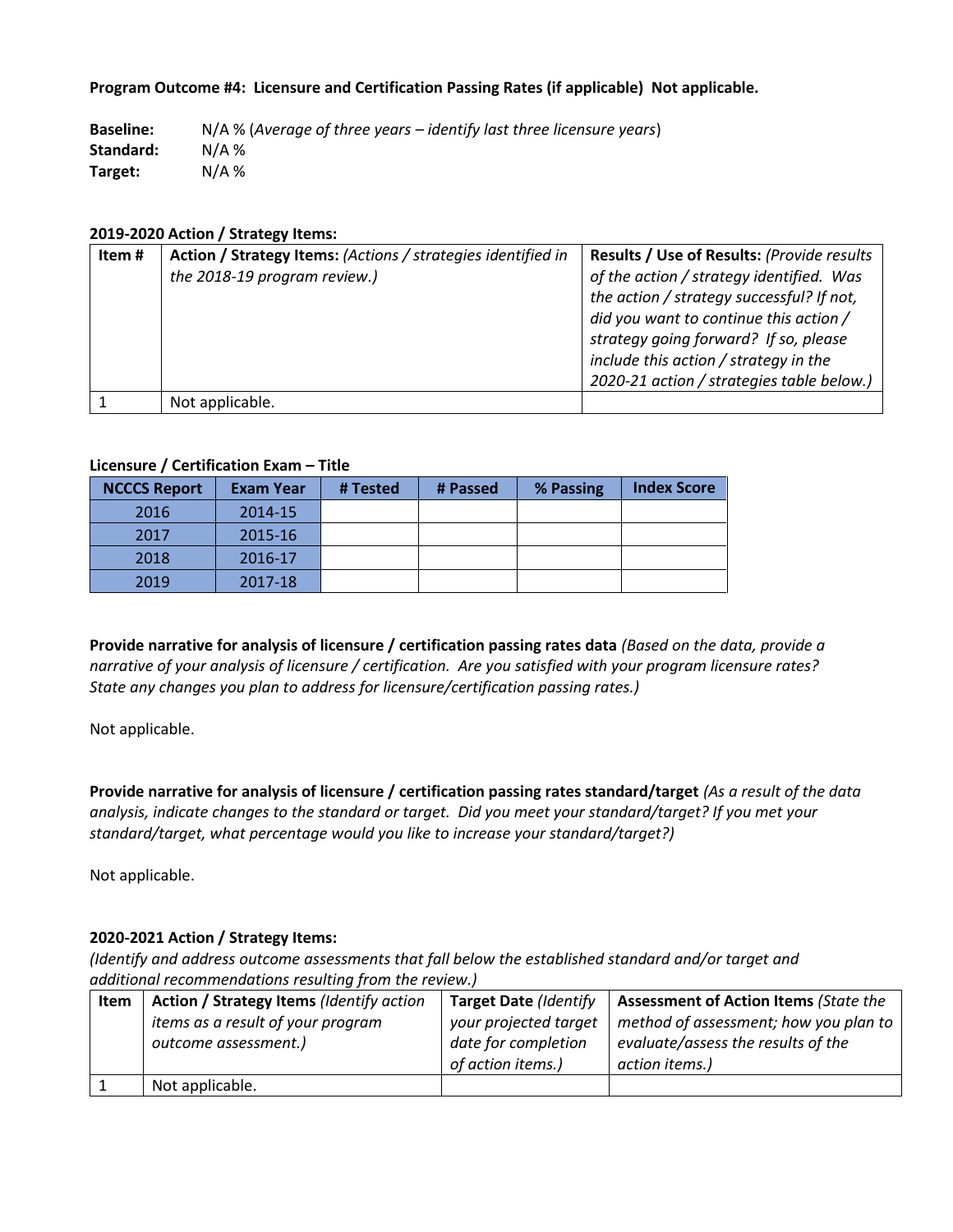## **Program Outcome #5: Third-Party Credentials (if applicable) Not applicable.**

**Baseline:** N/A # (*Average of three years – 2015-16; 2016-17; 2017-18*) **Standard:** N/A # **Target:** N/A #

#### **2019-2020 Action / Strategy Items:**

| Item# | Action / Strategy Items: (Actions / strategies identified in | Results / Use of Results: (Provide results |
|-------|--------------------------------------------------------------|--------------------------------------------|
|       | the 2018-19 program review.)                                 | of the action / strategy identified. Was   |
|       |                                                              | the action / strategy successful? If not,  |
|       |                                                              | did you want to continue this action /     |
|       |                                                              | strategy going forward? If so, please      |
|       |                                                              | include this action / strategy in the      |
|       |                                                              | 2020-21 action / strategies table below.)  |
|       | Not applicable.                                              |                                            |

#### **Third-Party Credentials**

| <b>Academic Year</b><br><b>Fall, Spring, Summer</b> | <b>Credentials for Program of Study</b> | # Tested<br>(duplicated) | # Passed |
|-----------------------------------------------------|-----------------------------------------|--------------------------|----------|
| 2015-2016                                           |                                         |                          |          |
| 2016-2017                                           |                                         |                          |          |
| 2017-2018                                           |                                         |                          |          |
| 2018-2019                                           |                                         |                          |          |

**Provide narrative for analysis of third-party credentials data** *(Based on the data, provide a narrative of your analysis of third-party credentials. Are there other industry-recognized credentials that need to be addressed for the program of study? What are other means to promote program third-party credentials.)*

Not applicable.

**Provide narrative for analysis of third-party credentials standard/target** *(As a result of the data analysis, indicate changes to the standard or target. Did you meet your standard/target? If you met your standard/target, what percentage would you like to increase your standard/target?)* 

Not applicable.

# **2020-2021 Action / Strategy Items:**

| Item | Action / Strategy Items (Identify action | <b>Target Date (Identify</b> | <b>Assessment of Action Items (State the</b> |
|------|------------------------------------------|------------------------------|----------------------------------------------|
|      | items as a result of your program        | your projected target        | method of assessment; how you plan to        |
|      | outcome assessment.)                     | date for completion          | evaluate/assess the results of the           |
|      |                                          | of action items.)            | action items.)                               |
|      | Not applicable.                          |                              |                                              |